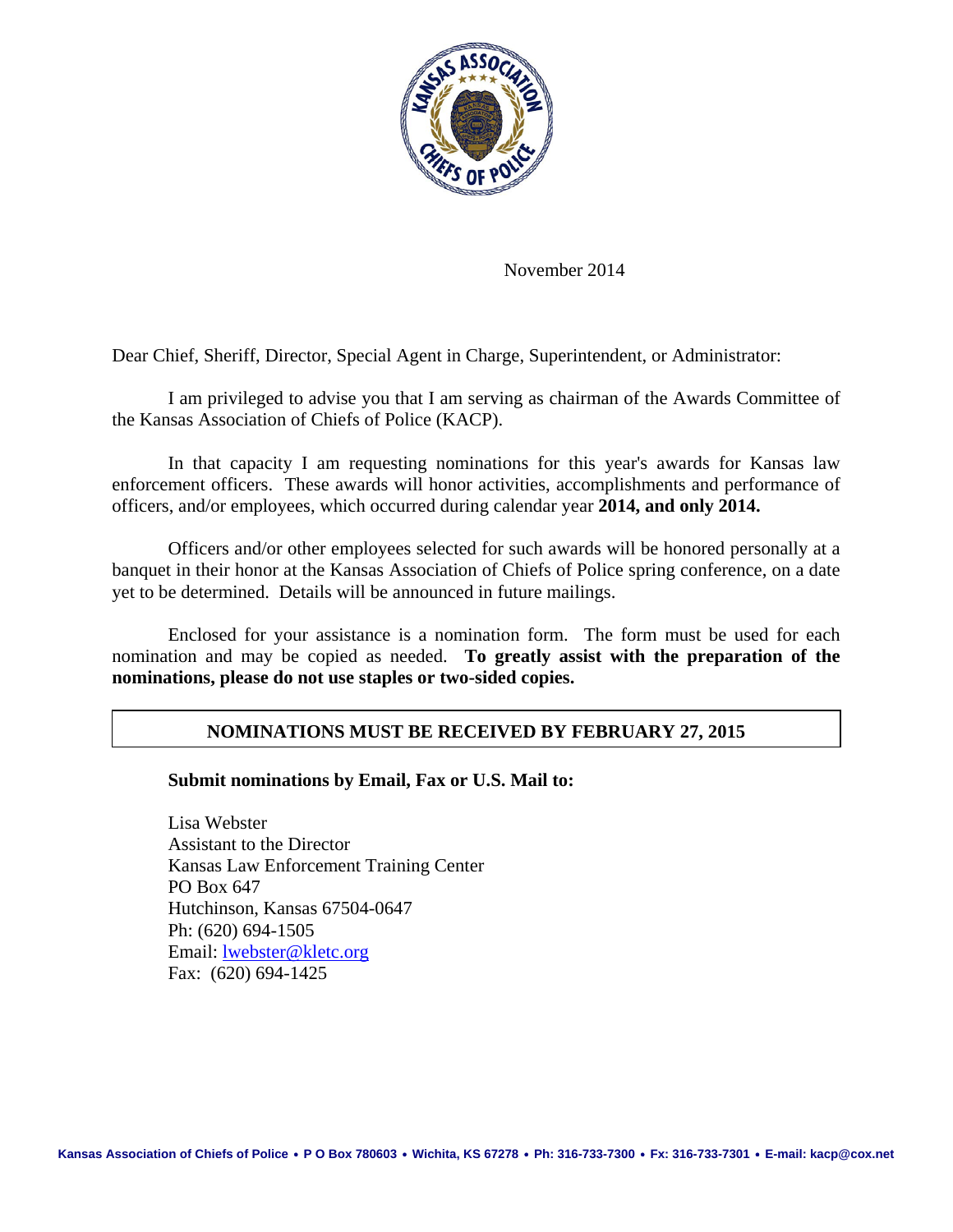Serving on the Awards Committee with me are the following:

Chief of Police Todd Ackerman (Marysville) Chief of Police Dean Akings (Great Bend) Chief of Police Mike Baker (Wamego) Retired Chief of Police Sam Budreau (Chanute) Retired Chief of Police Ray Classen (North Newton) Retired Chief of Police John Daily (Bel Aire) Chief Ed Howell, (Ft. Hays State University PD) Retired Chief of Police Ron Jackson (Newton) Chief of Police Mike Keller (Andover) Doyle King (KACP) Undersheriff Terry Maple (Shawnee County) Director Ed Pavey (Kansas Law Enforcement Training Center) Retired Chief of Police Ken Roy (Wakeeney) Retired Chief of Police Rex Taylor (Roeland Park) Chief of Police Carlos Wells (Westwood) Retired Chief of Police Jug Younger (Hays)

Feel free to direct any questions or suggestions to any of those committee members, or Lisa, or me.

Remember too, these awards are for all Kansas officers, i.e., municipal, county, state, federal, etc., and/or other employees of all law enforcement agencies in Kansas.

Banquet and presentation details will be furnished later to all selected award recipients and their administrators.

Feel free to nominate modest administrators of other agencies who might deserve such recognition.

Please remember to submit all nominations by February 27, 2015, and to follow exactly the instructions on the nomination form itself. Don't worry about trying to figure out the appropriate award category. Our committee will handle that.

Thank you.

Sincerely,

Jim Daily KACP Awards Committee Chairman

JD/law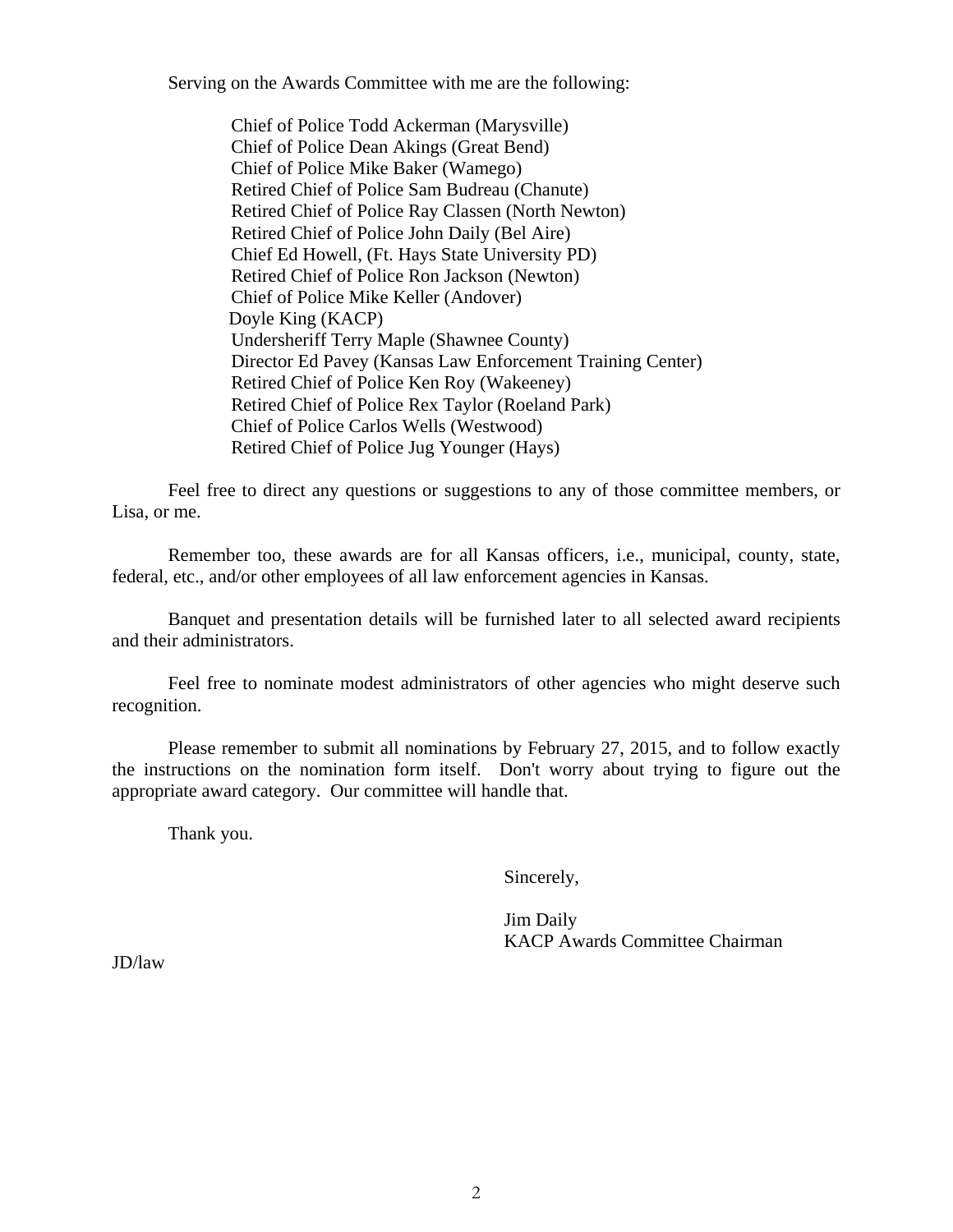

## **Award Nomination For Exceptional Kansas Law Enforcement Performance During 2014**

| Please, one employee per nomination form.                                                                                                                                                                                      | <b>Please print legibly</b>      |
|--------------------------------------------------------------------------------------------------------------------------------------------------------------------------------------------------------------------------------|----------------------------------|
| Name of Nominee                                                                                                                                                                                                                |                                  |
|                                                                                                                                                                                                                                |                                  |
|                                                                                                                                                                                                                                |                                  |
| City $&$ Zip                                                                                                                                                                                                                   |                                  |
|                                                                                                                                                                                                                                |                                  |
|                                                                                                                                                                                                                                |                                  |
|                                                                                                                                                                                                                                |                                  |
|                                                                                                                                                                                                                                |                                  |
|                                                                                                                                                                                                                                |                                  |
| City $&$ Zip                                                                                                                                                                                                                   |                                  |
| Telephone (including area code)                                                                                                                                                                                                |                                  |
|                                                                                                                                                                                                                                |                                  |
| Email Address: No. 1996. The Contract of the Contract of the Contract of the Contract of the Contract of the Contract of the Contract of the Contract of the Contract of the Contract of the Contract of the Contract of the C |                                  |
|                                                                                                                                                                                                                                | Fax Number (including area code) |

### **INSTRUCTIONS**

Describe in detail the activity or performance for which the officer or employee is being nominated, attaching, and/or enclosing, all applicable documenting reports, news clippings, letters, appropriate agency reports, etc.

### **THE MORE INFORMATION YOU PROVIDE AND THE MORE DOCUMENTATION YOU FURNISH, THE BETTER CHANCE FOR RECOGNITION YOUR NOMINEE WILL HAVE.**

A **BRIEF** synopsis of the events relative to this nomination **MUST** appear on the following page in the boxed area. You may duplicate the details section, as needed.

### **Nominations without a synopsis will not be considered!**  *Attachments alone will not suffice.*

**NOTE:****To greatly assist with the preparation of the nominations, please do not staple the nomination forms (instead please paper-clip them). Also, please do not make two-sided copies in your attachments.**

**Submit nomination no later than February 27, 2015 to:** 

Lisa Webster, Assistant to the Director Kansas Law Enforcement Training Center PO Box 647 Hutchinson, KS 67504-0647 **Ph**: (620) 694-1505 **Fax**: (620) 694-1425 **Email:** lwebster@kletc.org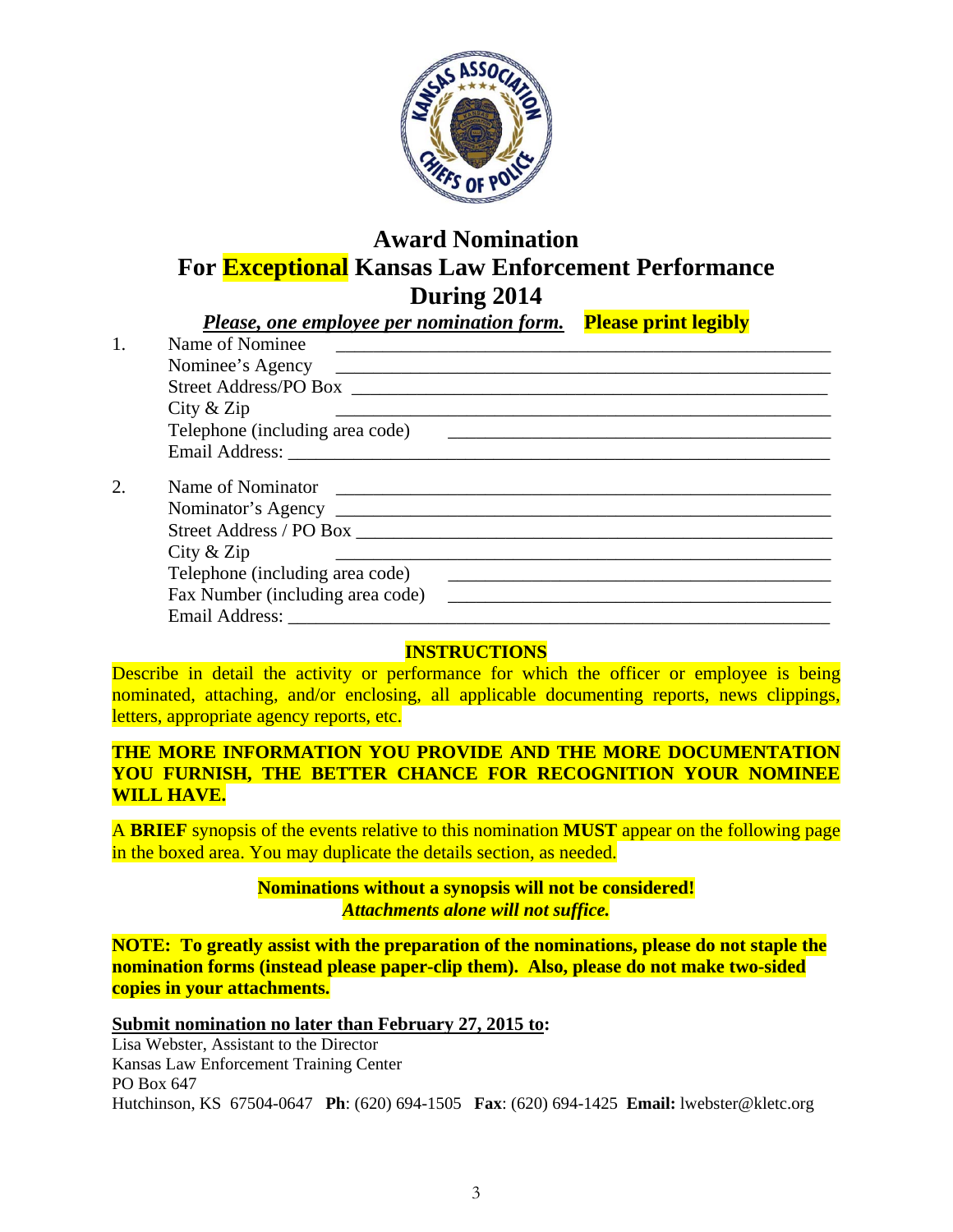## **BRIEF SYNOPSIS OF EVENT**

**Nominations without a synopsis will not be considered.** 

 $\mathcal{L}_\mathcal{L}$  , and the set of the set of the set of the set of the set of the set of the set of the set of the set of the set of the set of the set of the set of the set of the set of the set of the set of the set of th **Signature of Nominating Administrator Date**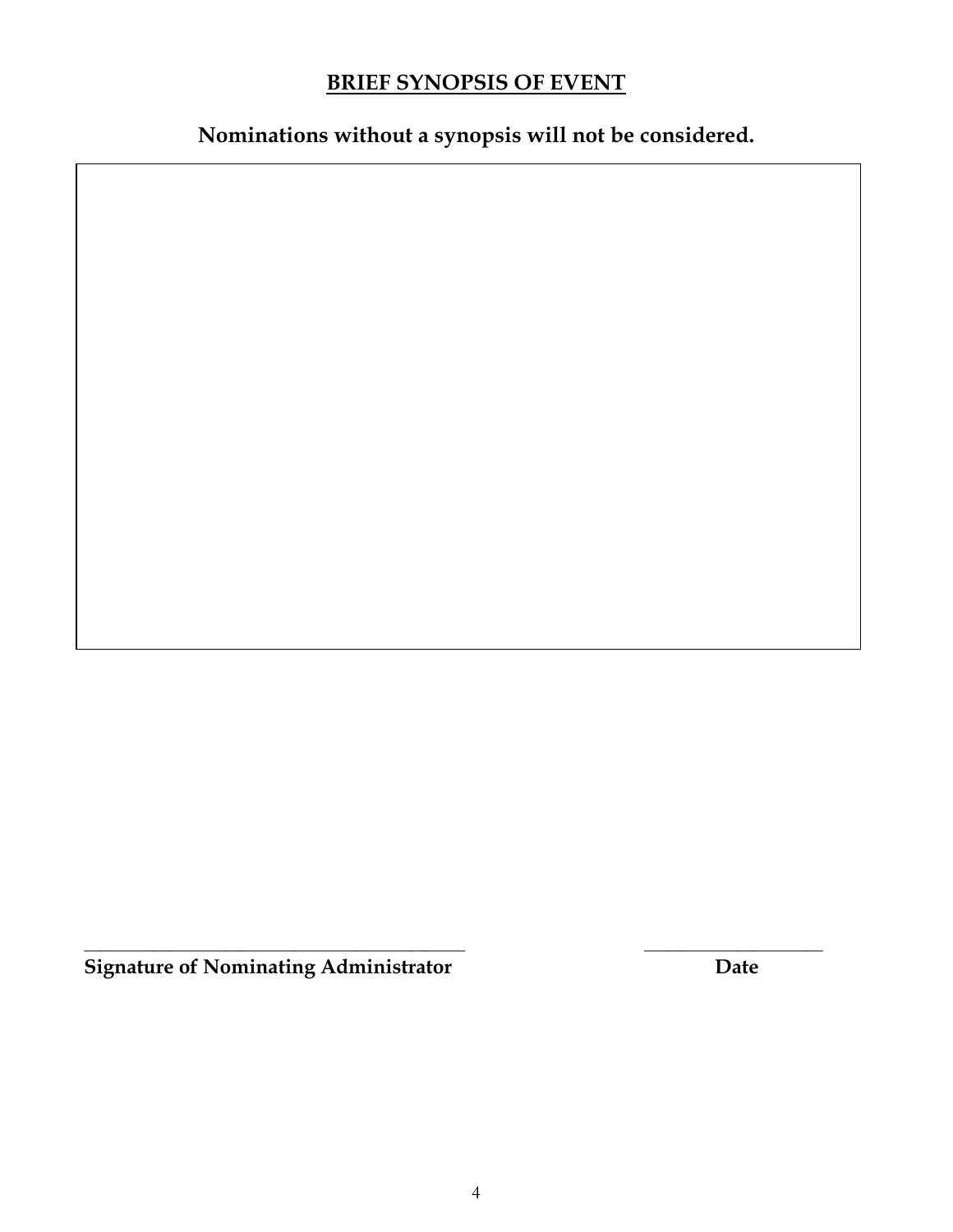## **Details of Event**

*Note: May be duplicated as needed.*